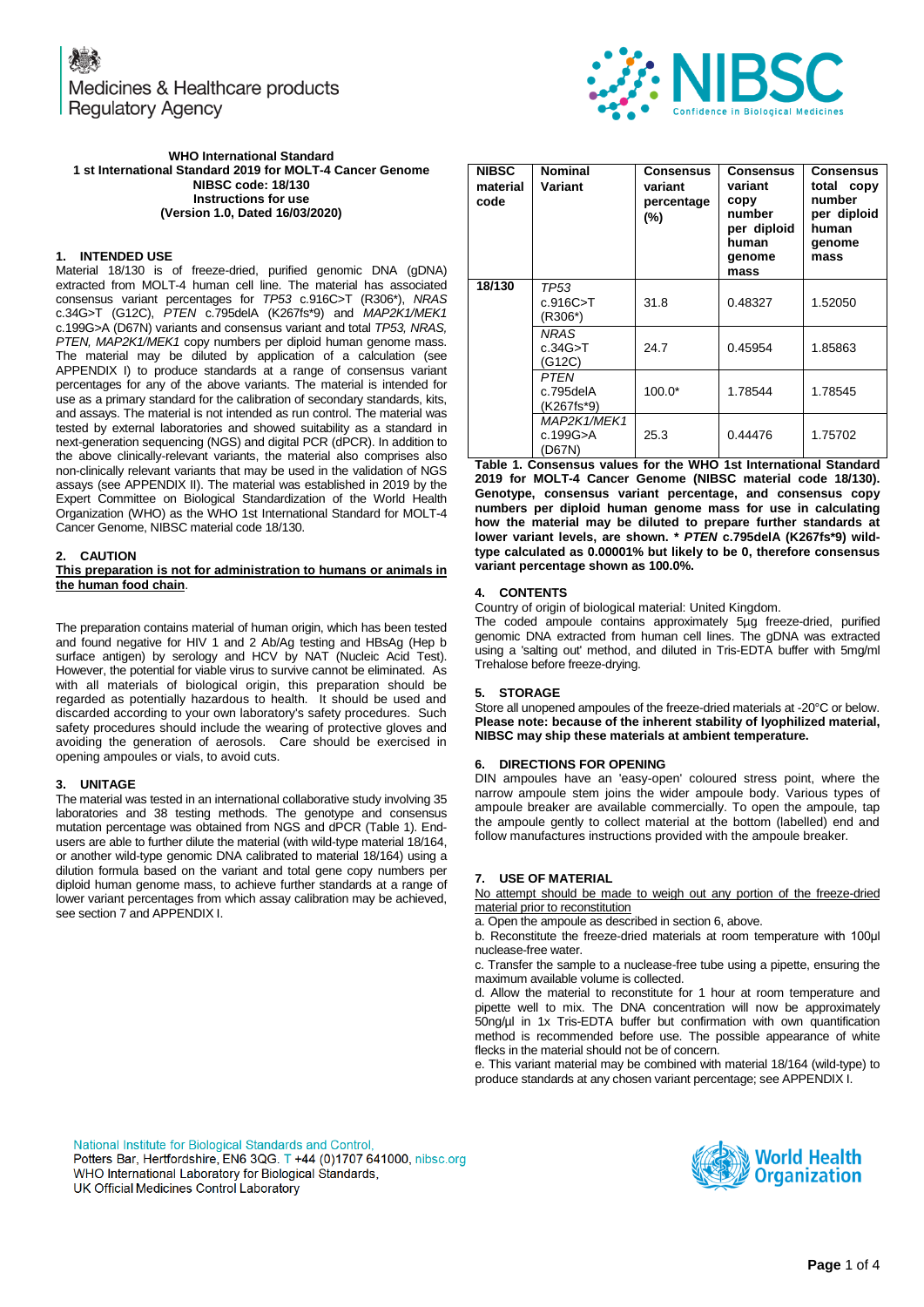

f. Add the required amount to your assay. Material may be further diluted (with nuclease-free water or suitable buffer) to achieve a DNA concentration appropriate for your assay.

g. Primary and secondary standards should be analysed in the same assay to assign values to the secondary standards. If further information is required, please contact grmteam@nibsc.org.t

#### **8. STABILITY**

NIBSC follows the policy of WHO with respect to its reference materials. It is the policy of the WHO to not assign an expiry date to their international reference materials. They remain valid with the assigned values and status until withdrawn or amended. Reference materials are held at NIBSC within assured, temperature controlled storage facilities. Reference materials should be stored on receipt as indicated on the label. Accelerated degradation studies have indicated that these materials are suitably stable when stored at -20°C or below, for the assigned values to remain valid until the materials are withdrawn or replaced. These studies have also shown that the materials are suitably stable for shipment at ambient temperature without any effect on the assigned values. It is highly recommended that the material is used on the day it is reconstituted and is not stored. However, in-house analysis determined reconstituted freeze-dried genomic DNA to be stable for up to 4 days at +4°C (or 2 months at - 20°C). Care should be taken to avoid cross contamination with other samples. Users who have any data supporting any deterioration in the characteristics of materials are encouraged to contact NIBSC.

# **9. REFERENCES**

1. WHO document

[http://www.nibsc.org/documents/ifu/SupplementaryInformation/18-](http://www.nibsc.org/documents/ifu/SupplementaryInformation/18-130/WHO_BS.2019.2368.pdf) [130/WHO\\_BS.2019.2368.pdf](http://www.nibsc.org/documents/ifu/SupplementaryInformation/18-130/WHO_BS.2019.2368.pdf)

#### **10. ACKNOWLEDGEMENTS**

We gratefully acknowledge the significant contributions of all collaborative study participants.

Particular thanks go to Simon Patton of EMQN (Manchester, UK) for connecting us with some participants. We would also like to extend our gratitude to Paul Matejtschuk, Sara Jane Holmes, James Condron and the Standardization Science group at NIBSC, along with the Standards Processing Division for their development, and processing of the materials; Dahud Kahan for helping us to set up the dedicated (secure and encrypted) ShareFile Web Page and Sophie McLachlan from the MHRA communications team.

# **11. FURTHER INFORMATION**

Further information can be obtained as follows; This material[: enquiries@nibsc.org](mailto:enquiries@nibsc.org) WHO Biological Standards: <http://www.who.int/biologicals/en/> JCTLM Higher order reference materials: <http://www.bipm.org/en/committees/jc/jctlm/> Derivation of International Units: [http://www.nibsc.org/standardisation/international\\_standards.aspx](http://www.nibsc.org/standardisation/international_standards.aspx) Ordering standards from NIBSC: <http://www.nibsc.org/products/ordering.aspx> NIBSC Terms & Conditions: [http://www.nibsc.org/terms\\_and\\_conditions.aspx](http://www.nibsc.ac.uk/terms_and_conditions.aspx)

#### **12. CUSTOMER FEEDBACK**

Customers are encouraged to provide feedback on the suitability or use of the material provided or other aspects of our service. Please send any comments t[o enquiries@nibsc.org](mailto:enquiries@nibsc.org)

#### **13. CITATION**

In all publications, including data sheets, in which this material is referenced, it is important that the preparation's title, its status, the NIBSC code number, and the name and address of NIBSC are cited and cited correctly.

# **14. MATERIAL SAFETY SHEET**

National Institute for Biological Standards and Control,

Potters Bar, Hertfordshire, EN6 3QG. T +44 (0)1707 641000, nibsc.org WHO International Laboratory for Biological Standards,

UK Official Medicines Control Laboratory

#### Classification in accordance with Directive 2000/54/EC, Regulation (EC) No 1272/2008: Not applicable or not classified

| <b>Physical and Chemical properties</b>         |                                   |                                  |    |  |
|-------------------------------------------------|-----------------------------------|----------------------------------|----|--|
| Physical appearance:<br>white crystalline solid |                                   | Corrosive:                       | No |  |
| Stable:                                         | Yes                               | Oxidising:                       | No |  |
| Hygroscopic:                                    | Yes                               | Irritant:                        | No |  |
| Flammable:                                      | No                                | Handling: See caution, Section 2 |    |  |
| Other (specify):                                | contains material of human origin |                                  |    |  |

#### **Toxicological properties**

| Effects of inhalation: |                             | Not established, avoid inhalation        |  |  |  |
|------------------------|-----------------------------|------------------------------------------|--|--|--|
|                        | Effects of ingestion:       | Not established, avoid ingestion         |  |  |  |
|                        | Effects of skin absorption: | Not established, avoid contact with skin |  |  |  |
|                        |                             |                                          |  |  |  |

### **Suggested First Aid**

| Inhalation:        | Seek medical advice                                        |
|--------------------|------------------------------------------------------------|
| Ingestion:         | Seek medical advice                                        |
| Contact with eyes: | Wash with copious amounts of water. Seek<br>medical advice |
| Contact with skin: | Wash thoroughly with water.                                |

**Action on Spillage and Method of Disposal**

Spillage of ampoule contents should be taken up with absorbent material wetted with an appropriate disinfectant. Rinse area with an appropriate disinfectant followed by water. Absorbent materials used to treat spillage should be treated as biological waste.

# **15. LIABILITY AND LOSS**

In the event that this document is translated into another language, the English language version shall prevail in the event of any inconsistencies between the documents.

Unless expressly stated otherwise by NIBSC, NIBSC's Standard Terms and Conditions for the Supply of Materials (available at [http://www.nibsc.org/About\\_Us/Terms\\_and\\_Conditions.aspx](http://www.nibsc.org/About_Us/Terms_and_Conditions.aspx) or upon request by the Recipient) ("Conditions") apply to the exclusion of all other terms and are hereby incorporated into this document by reference. The Recipient's attention is drawn in particular to the provisions of clause 11 of the Conditions.

# **16. INFORMATION FOR CUSTOMS USE ONLY**

| <b>Country of origin for customs purposes*:</b> United Kingdom          |  |  |  |
|-------------------------------------------------------------------------|--|--|--|
| * Defined as the country where the goods have been produced and/or      |  |  |  |
| sufficiently processed to be classed as originating from the country of |  |  |  |
| supply, for example a change of state such as freeze-drying.            |  |  |  |
| Net weight: 3.5g per ampoule                                            |  |  |  |
| <b>Toxicity Statement: Non-toxic</b>                                    |  |  |  |
| Veterinary certificate or other statement if applicable.                |  |  |  |
| <b>Attached: No</b>                                                     |  |  |  |

# **17. CERTIFICATE OF ANALYSIS**

NIBSC does not provide a Certificate of Analysis for WHO Biological Reference Materials because they are internationally recognised primary reference materials fully described in the instructions for use. The reference materials are established according to the WHO Recommendations for the preparation, characterization and establishment of international and other biological reference standards [http://www.who.int/bloodproducts/publications/TRS932Annex2\\_Inter\\_biol](http://www.who.int/bloodproducts/publications/TRS932Annex2_Inter_biolefstandardsrev2004.pdf) [efstandardsrev2004.pdf](http://www.who.int/bloodproducts/publications/TRS932Annex2_Inter_biolefstandardsrev2004.pdf) (revised 2004). They are officially endorsed by the WHO Expert Committee on Biological Standardization (ECBS) based on the report of the international collaborative study which established their suitability for the intended use.

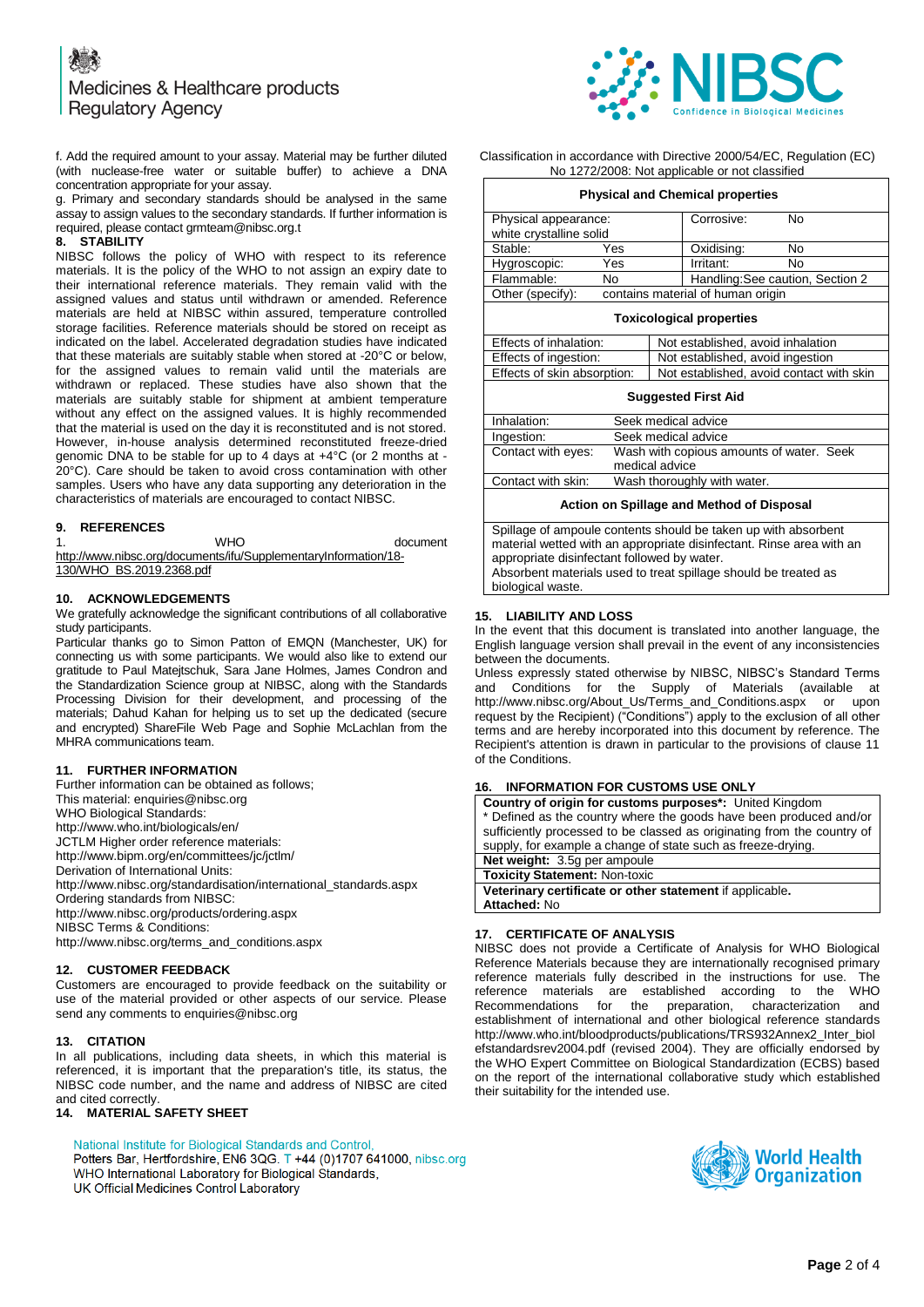# Medicines & Healthcare products **Regulatory Agency**



### **APPENDIX I. DILUTION TO GENERATE ADDITIONAL STANDARDS**

Material 18/130 may be diluted to produce further standards at lower variant percentages. The preferable diluent is the wildtype material 18/164 (WHO 1<sup>st</sup> International Standard 2019 for ATDB102). However, if insufficient material 18/164 is available to perform the dilutions, an alternative wild-type gDNA may be aligned to material 18/164 and used as the diluent i.e. it should be confirmed as being wild-type, diploid, and containing two copies of the gene of interest per diploid genome mass. Notes:

- When preparing the dilutions, it is important to calculate the amount of wild-type gDNA needed to carry out all the dilution points;

- A minimum of 5 dilution points (including the crude material) is recommended.

Further details on the dilution response of these materials may be found in the WHO report on the collaborative study to evaluate the proposed WHO 1st International Standards for Cancer Genomes: evaluate the proposed WHO 1st International Standards for Cancer Genomes: http://www.nibsc.org/documents/ifu/SupplementaryInformation/18-130/WHO\_BS.2019.2368.pdf

Dilutions of the variants may be established as follows:

1. By use of the formula:

*dilution response* = 
$$
\left(\frac{variant copy number}{percentage of variant} * 100 - total copy number\right) * \frac{1}{2} + 1
$$
 (1)

where the variant copy number and total copy number per human diploid genome mass can be taken from Table 1. For example, to prepare a standard of 15% variant percentage for *TP53* c.916C>T (R306\*), the allelic content figures are used thus:

$$
1.85 = \left(\frac{0.48327}{15} * 100 - 1.52050\right) * \frac{1}{2} + 1\tag{2}
$$

Meaning that a 1 in 1.85 dilution (in blue in example formula 2) of material 18/130 with the wild-type material 18/164 (or another wild-type gDNA aligned to 18/164), will yield a further standard of consensus mutant percentage 15% (in green in example formula 2) *TP53* c.916C>T (R306\*), for example, 2.00 µl material 18/130, plus 1.70 µl material 18/164. Note:

- It is important to use the 5 decimal places for copy numbers in the calculation to achieve a maximally accurate answer.

2. By reference to dilution curves available from NIBSC:

Use Google Chrome to open the link for an interactive dilution curve:

<http://www.nibsc.org/documents/ifu/SupplementaryInformation/18-130/InteractiveDilutionCurves.html>

For each variant, hover the "+" cursor over the dilution curve at the variant percentage required to see the dilution to be performed.

For example, to prepare a further standard of 15% (in green in example formula 2) variant percentage for *TP53* c.916C>T (R306\*), hover the "+" cursor over 15% on the curve to see the dilution required i.e. 1.85 means that a 1 in 1.85 dilution (1 part of material 18/130 plus 0.85 parts of wild-type, material 18/164) will yield a further standard of variant percentage 15% *,* 2.00 µl material 18/130, plus 1.70 µl material 18/164.

- Notes:
	- The variant percentage (%) is shown at 5 decimal places to ensure the accuracy of the dilution curves. Users are likely to be working with maximum 1 or 2 decimal places so rounding may be required.
	- Performance in other browsers cannot be quaranteed.